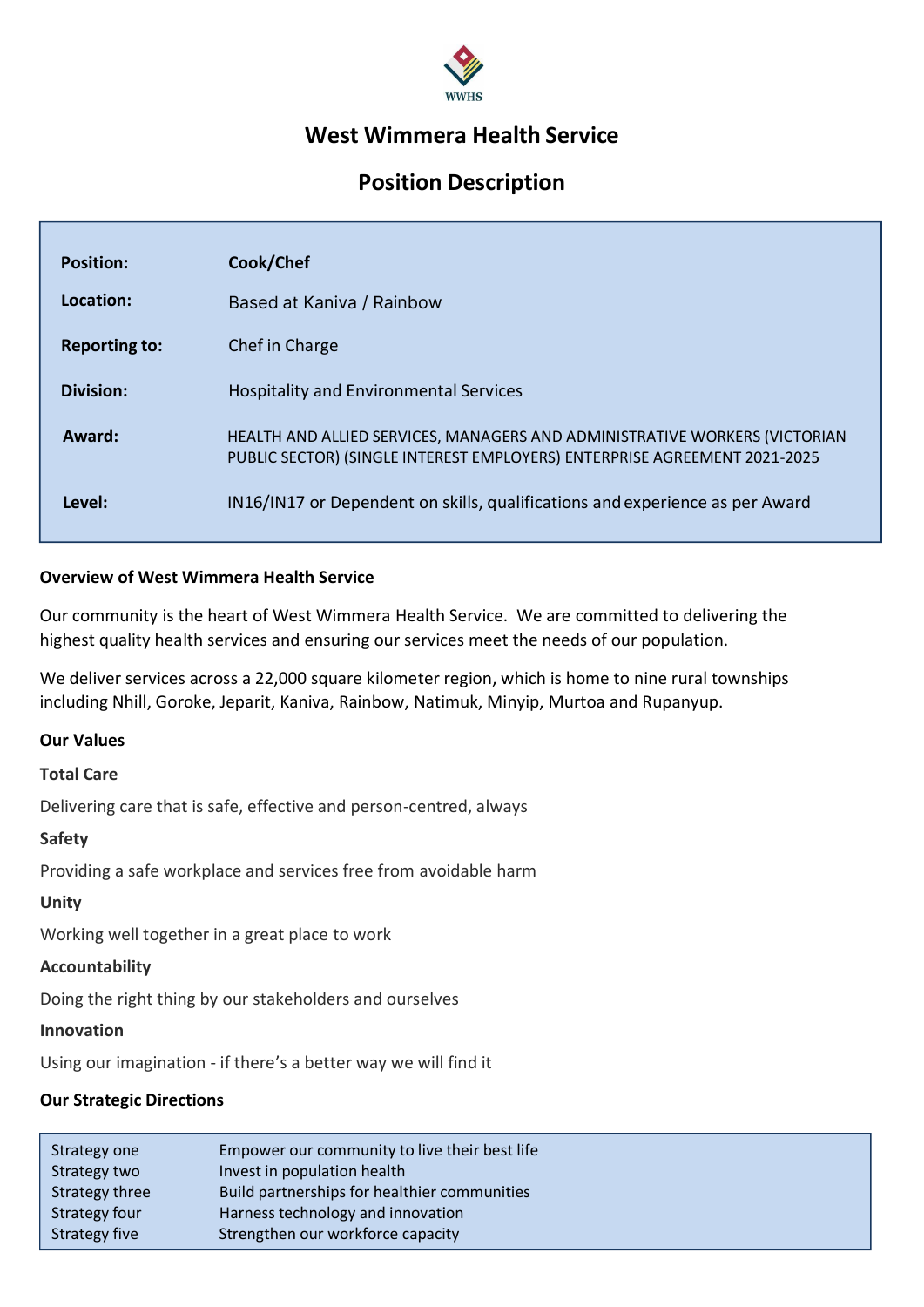#### Position Relationships:

| <b>Key Internal Relationships</b> | <b>Key External Relationships</b> |
|-----------------------------------|-----------------------------------|
| • Employees                       | Consumer<br>$\bullet$             |
| • Manager                         | • Consultant                      |
| • Executive Director              | Community<br>$\bullet$            |
| • Patients                        | <b>Visitors</b>                   |
| • Residents                       |                                   |
| • Specialists                     |                                   |
| • Visiting Medical Officer's      |                                   |
| Volunteers                        |                                   |

# Position Overview:

The Cook/Chef helps prepare the patient, resident, staff and external client meals. As well as help prepare meals for committee meetings and other functions. They ensure the kitchen, supplies and equipment are maintained in a safe and sanitary condition in accordance with Foods, Drugs and Substances Regulations.

# Key Selection Criteria:

## Essential:

- 1. Effective communication and organisational skills
- 2. Worker screening clearance police check, working with children check and NDIS worker screening check (applicable to disability support and service providers only).
- 3. Evidence of completed COVID-19 Vaccination.
- 4. Appropriate training in cooking via one of the following:
	- Apprenticeship
	- Commercial cooking program
	- Proficiency in cooking through on the job training
- 5. Ability to communicate effectively with other staff, patients, residents, management and the community.
- 6. Demonstrate ability to work without active supervision.
- 7. Victorian Driver's Licence.

# Desirable:

- 8. Knowledge of Health Regulations and Victorian Food Safety Standards.
- 9. Training in the principles of Infection Control.

# Key responsibilities:

- Ensure dry and perishable goods are stored correctly and that work areas are maintained in a clean and sanitary manner in accordance with Health Regulations/Victorian Food Safety Standards and principles of Infection Control.
- Checking and sign for received goods, in accordance with regulations.
- Check and sign invoices on a daily basis.
- Act as Chef/Cook in Charge when required
- Undertake all daily administration and food safety duties applicable to this role.
- Coordinate and manage the catering and general services. $\bullet$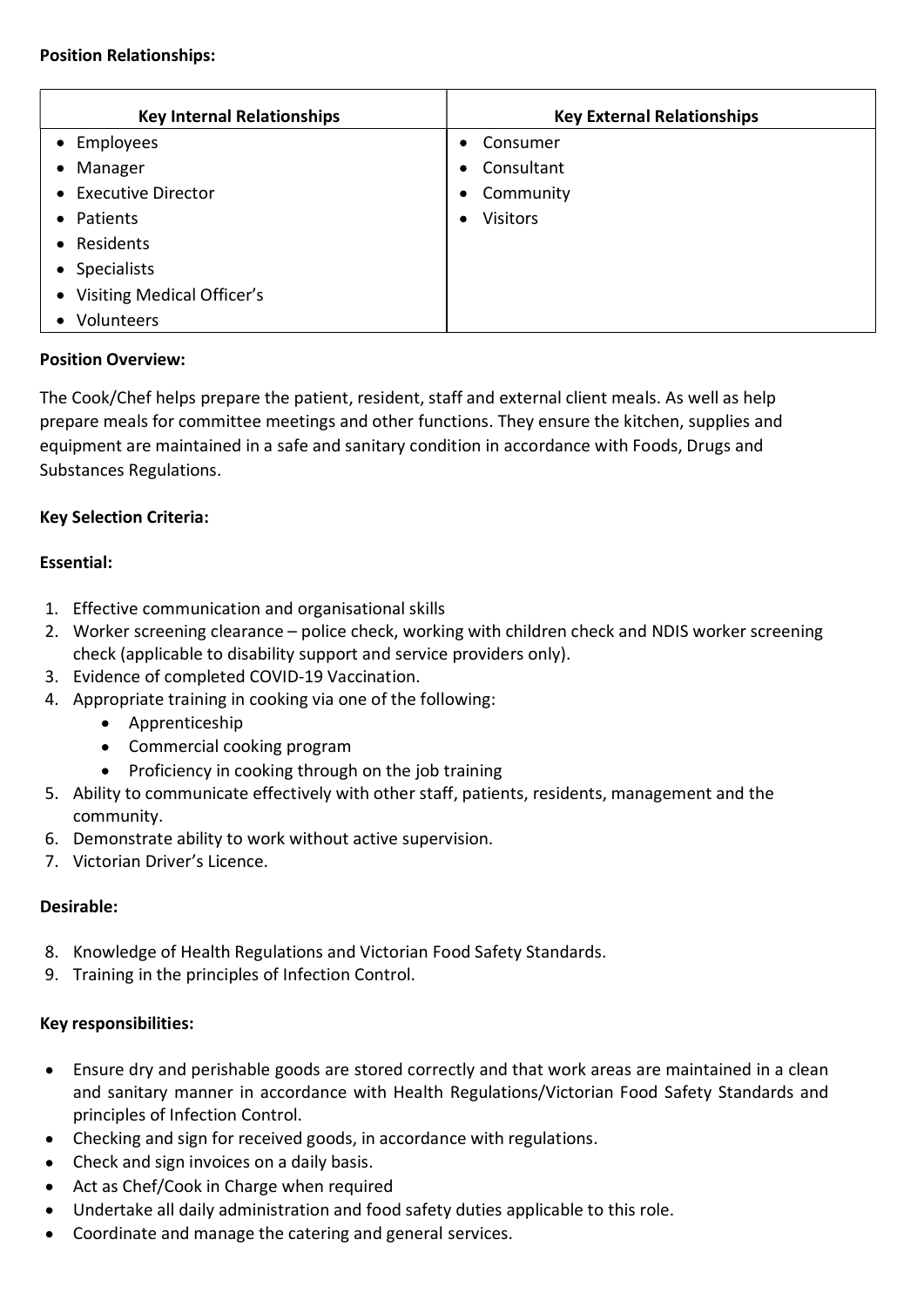# Statement of duties:

# Professional Practice:

- $\bullet$ Ensure familiarity with the expected standards of performance in the role and actively contribute to own personal development.
- Maintain a good working knowledge of and adherence to standards and legislation relevant  $\bullet$ to the role (such as Child Safe Standards, Aged Care Act etc.) and actively promote compliance to any such standards and legislation.
- Comply with all relevant WWHS policies and procedures and any program specific  $\bullet$ guidelines.
- Attend all required staff meetings and trainings.
- Work in accordance with West Wimmera Health Service's Code of Conduct and demonstrate commitment to the Service's core values.
- Preparing and cooking for plating, for all menu and catering requirements.
- Plating and serving meals.  $\bullet$
- $\bullet$ Preparation of internal and external catering.
- Assist in the preparation and cooking of special function meals as required.  $\bullet$
- Assist with administration duties with ordering and good received  $\bullet$
- To have the ability to cope with rapidly changing circumstances and quickly grasp new  $\bullet$ concepts.
- Ensure meals are prepared in an appetising manner and at a temperature in accordance with  $\bullet$ the West Wimmera Health Service Food Safety Program and Food Act 1984.
- Ensure meals are prepared, served and distributed in a safe and hygienic condition in  $\bullet$ accordance with the Foods, Drugs and Substances Regulations 1983.
- To have the ability to liaise with personnel, patients and residents both within and external  $\bullet$ to the organisation and coordinate all relevant communications to them.
- The incumbent will act as Chef/Cook in Charge when designated to do so by the Chef in  $\bullet$ Charge/Hospitality and Environmental Services Manager.
- Undertake other duties as delegated by Chef in Charge and Hospitality and Environmental  $\bullet$ Services Manager.

# Quality, Safety and Risk Management:

- $\bullet$ Ensure compliance at all times, with mandatory education competencies by the due date in accordance with WWHS policies and protocols.
- Ensure and take all reasonable care for your personal safety and the safety of patients, consumers,  $\bullet$ volunteers and colleagues.
- Participate in relevant quality improvement activities as directed by the Executive Director Quality  $\bullet$ & Safety
- Identify and report relevant risks including those relating to human resource management,  $\bullet$ workplace culture and industrial relations and actively work other staff as appropriate to effectively manage such risks.
- Ensure you are aware of the West Wimmera Health Service's emergency procedures.  $\bullet$

# Communication:

- Maintain a professional and friendly approach in all interpersonal communication with patients,  $\bullet$ consumers, volunteers and colleagues.
- Ensure effective and open lines of communication with other relevant team members, customers,  $\bullet$ volunteers and WWHS management staff.
- Maintain confidentiality as per West Wimmera Health Service Policy and in accordance with relevant privacy and health records legislation.